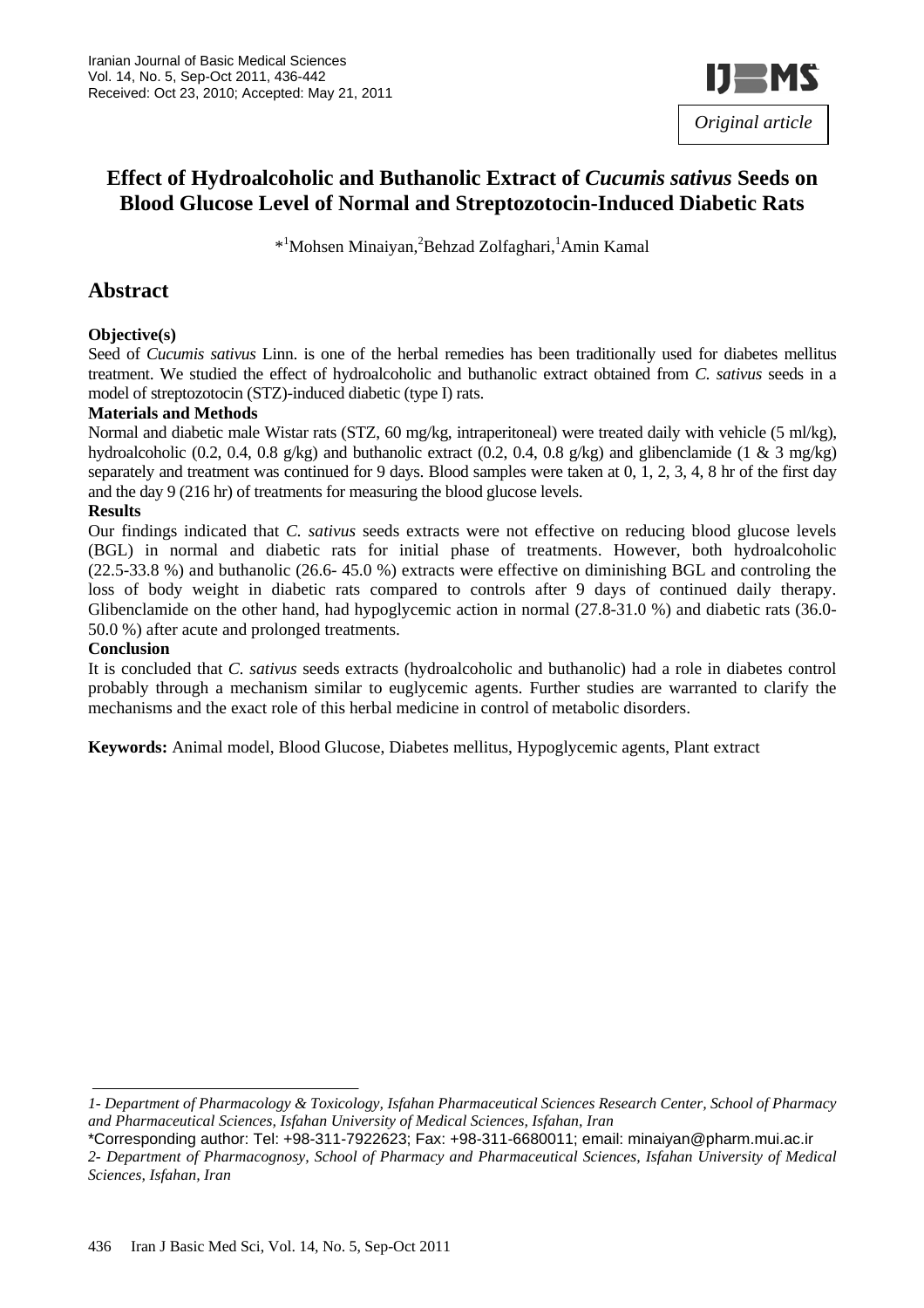# **Introduction**

Diabetes mellitus is a serious metabolic disease with several micro and macrovascular complications and diabetic patients have been rapidly increasing in number worldwide (1). There are currently about 170 million people worldwide with established diabetes mellitus and this figure is predicted to rise tremendously to more than 360 million till 2030 (2). In Iran, approximately 2 million people out of 75 million population suffer from diabetes mellitus and it is assumed that about 4.5 million people have impaired fasting glucose (3). An increase in ageing population, consumption of diets rich in fat and calories, sedentary life style and obesity are among the common risk factors and prevention of disease advancement will be a major concern in the  $21<sup>st</sup>$  century. It is obvious that the prevention of disease complications is possible by the control of blood glucose and improvement of hyperglycemia (4).

In addition to restriction of energy intake and exercise promotion, the usefulness of functional foods and herbal medicines during the daily life has been shown. For this purpose, several studies on functional foods and medicinal plants as well as their active components have been carried out to ascertain their usefulness in controlling the diabetes and their complications (5-7).

*Cucumis sativus* Linn. belongs to the Cucurbitaceae family and is widely distributed in the entire world especially in Asia, Africa and South America (7). Some Cucurbitaceae species have unique bitter taste and have been used in folk medicine for a long time (8). For example in Asian traditional medicine, *C. ficifolia*, popularly known as pumpkin is widely used for the treatment of diabetes mellitus (9, 10). Another plant is *Momordical charantia* (family, Cucurbitaceae) which commonly known as Karela or bitter melon and is used as ethnomedicine for diabetes in India, China and South America (11, 12). Besides, an investigation was carried out on three vegetable peels from Cucurbitaceae family including *C. pepo*, *C. sativus* and *Praecitrullus fistulosus* which revealed that they were all effective for prevention of alloxan-induced hyperglycemia in male mice  $(13)$ .

Main chemical constituents in Cucurbitaceae family are: volatile and fixed oils, saponins, steroids, carotenes, flavones, amino acids, resins, tannins, proteins and proteolytic enzymes for which several bioactivities like glucose and lipid lowering effects, diuretic, laxative, demulcent and anti-helminthic actions have been shown (7, 14-16).

Seeds of *C. sativus* (*Tokhm-e-khiyar* in Persian) have been used as anti-fever, demulcent and antidiabetic in Iranian Traditional Medicine (17, 18). Moreover functional studies have confirmed the hypoglycemic effect of *C. sativus* fruit extract in animal model of diabetes, however the probable effects of the plant seeds and its active constituents have not been elucidated yet (19, 20). In the recent study, we investigated the effect of *C. sativus* seeds, using two extracts with different polarity to detect the probable anti-hyperglycemic or hypoglycemic activity.

For this purpose, increasing doses of hydroalcoholic and buthanolic extracts of the plant seeds were examined in streptozotocin (STZ)-induced diabetic rats in comparison to glibenclamide as reference drug.

#### **Materials and Methods**  *Plant material*

Fruit of *C. sativus* (Isfahan cultivar) was prepared from a public market and authenticated by Pharmacognosy Department of Isfahan Pharmacy School. The seeds were separated and dried in darkness at 22 °C. Finely powdered seeds were extracted with ethanol/water (75/25) using percolation method. For preparing buthanolic extract, the seeds were extracted with *n-*hexane and methanol respectively and the methanolic extract was then partitioned between buthanol and water (8). All the reagents and organic solvents were purchased from Merck Company (Germany). The hydroalcoholic and butanolic extracts of *C. sativus* were screened for the presence of secondary metabolites *e.g.*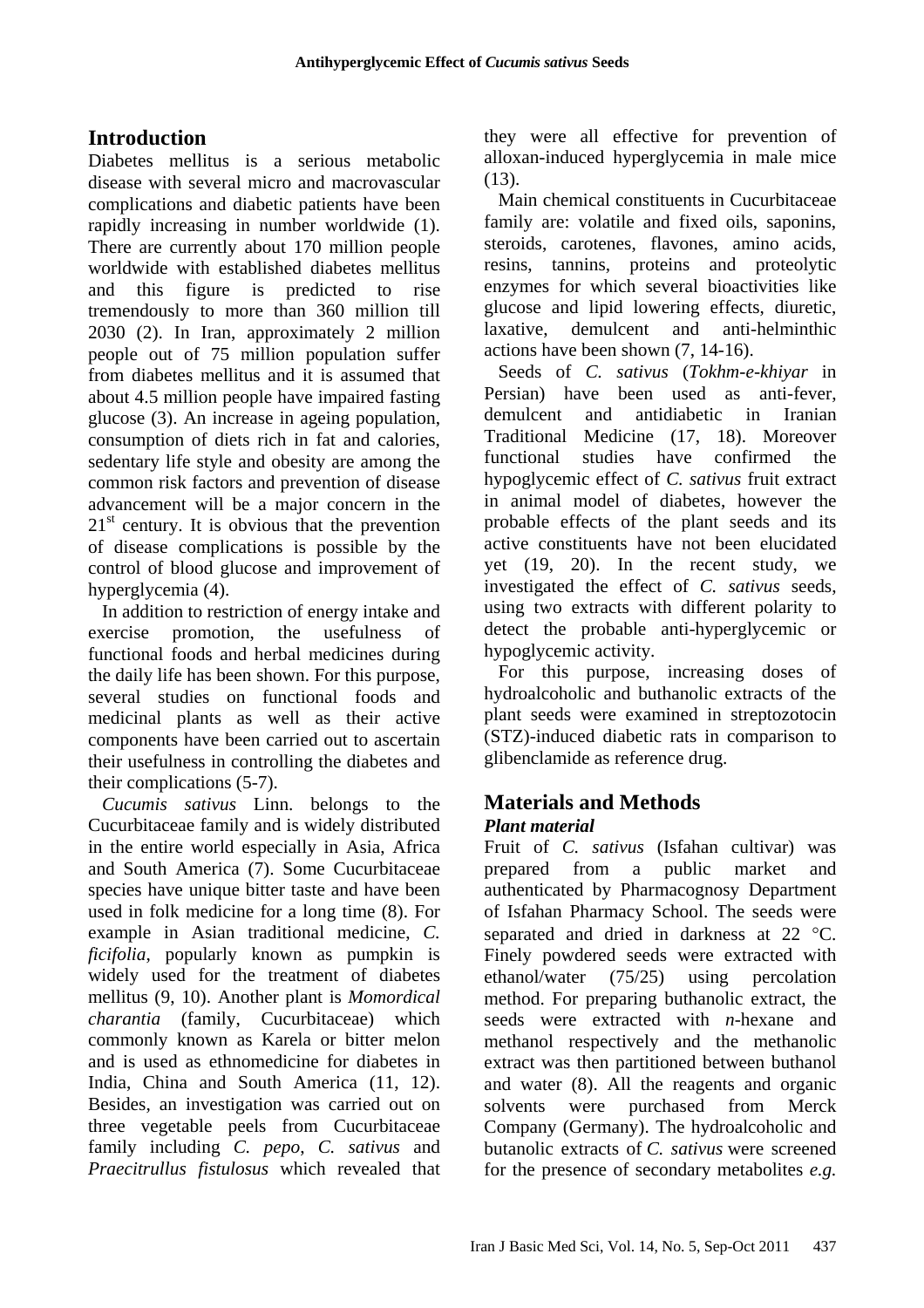anthraquinones, tannins, steroids, alkaloids and flavonoids according to the standard phytochemical methods (21).

The resulted extracts were then pooled, concentrated and dried using the rotary and freeze dryer apparatus respectively. The yield values of 8.9% and 3.3% were obtained for hydroalcoholic and buthanolic extracts respectively.

### *Animals*

Male Wistar rats, 4 months old  $(200-250)$  g) were obtained from the animal house of School of Pharmacy, Isfahan University of Medical Sciences and maintained under uniform and standard conditions of temperature and humidity and light/dark cycle (12 hr/12 hr) and fed with standard rat chow pellets and tap water *ad libitum*. All the experiments were performed in accordance with Ethics Committee guidelines for research on laboratory animals of Isfahan University of Medical Sciences, Isfahan, Iran.

### *Experimental design*

The animals were randomly assigned into eight normal and eight diabetic groups, 6 rats in each. Vehicle (distilled water containing carboxy methyl cellulose (CMC) 1%) was administered orally (5 ml/kg) in both normal and diabetic control groups. Glibenclamide (Tehran Chemi Co., Tehran, Iran), as reference drug was administered at two doses of 1 and 3 mg/kg orally in normal and diabetic groups respectively.

Other six groups in each normal and diabetic sets were treated with three increasing doses of *C. sativus* hydroalcoholic (CSHE, 0.2, 0.4, 0.8 g/kg) and three increasing doses of buthnolic extract (CSBE, 0.2, 0.4, 0.8  $g/kg$ ). All the treatments with freshly prepared extract as suspensions in CMC 1% were made orally (p.o.) using feeding tube and started 72 hr after diabetes induction.

### *Diabetes induction and blood sampling*

Diabetes was induced by a single intraperitoneal (i.p.) injection of buffered STZ (Sigma-Aldrich®, Steinheim, Germany) solution (0.1 M citrate, pH 4.5) at a dose of 60 mg/kg, after a period of overnight fasting. Diabetes was confirmed by measuring the fasting blood glucose level (BGL) if between 250-400 mg/dl (22). Blood samples were taken at 0, 1, 2, 3, 4, 8 hr and the day 9 (216 hr) after treatments using micro-hematocrit capillary tubes (Hirschmann, Germany) and through choroid plexus puncture near the eyes under light ether anesthesia (23). Body weight was also measured at zero time and  $9<sup>th</sup>$  day after the start of treatment. Twenty four hours after the last dose, the last blood sample was taken and all the animals were then sacrificed by ether inhalation overdose. BGLs (mg/dl) were measured by commercially available glucose kits (Pars Azmoon® , Tehran, Iran) based on glucose oxidase method (24).

### *Statistical analysis*

The measured values were presented as mean±SD. For assessment of difference between groups one-way ANOVA test using SPSS 10 software followed by Bonferroni *post hoc* test was used. For body weight changes, paired sample t-test was used to compare the means. The results were considered to be significant when the *P*-values were  $< 0.05$ .

# **Results**

Phytochemical screening tests revealed that hydroalcoholic extract contained alkaloids, steroids, flavanoids, tannins and saponins while anthraquinones were absent. In buthanolic extract on the other hand, flavonoids, saponins and steroids were found but alkaloids, anthraquinones and tannins were not detectable.

STZ administered i.p., induced diabetes in male Wistar rats after 3 days (Table 2). The body weight of normal and diabetic rats are summarized in Table 1. The final body weight was significantly (*P*< 0.001) decreased in STZ-control group when compared with normal control group. The observed data showed an improvement in body weight after treatment with different doses of CSHE and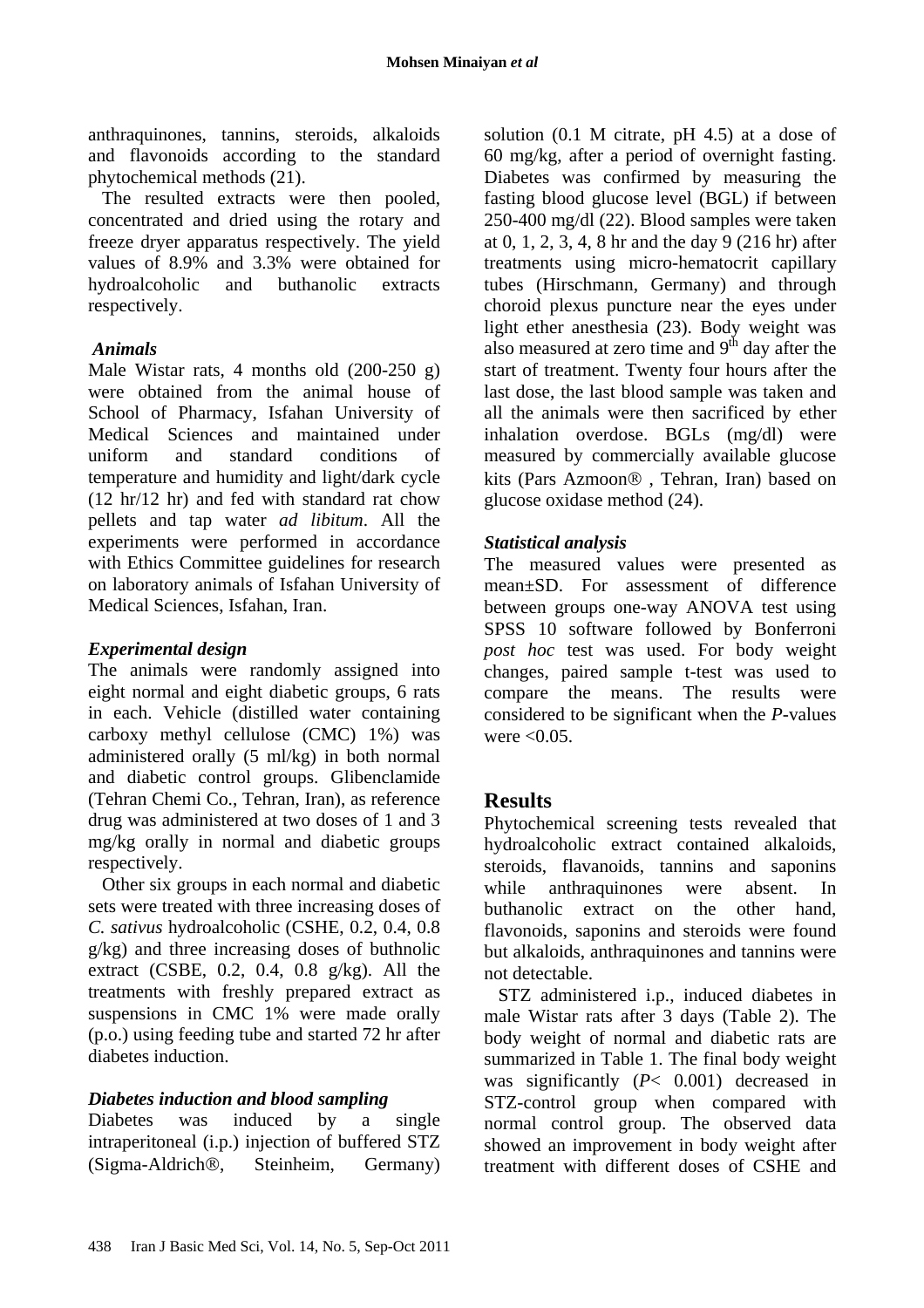| Groups              | Initial body weight (g)<br>zero time | Final body weight (g)<br>9th day |  |
|---------------------|--------------------------------------|----------------------------------|--|
| Normal Ctrl.        | $212 \pm 14$                         | $225 \pm 11$                     |  |
| STZ Ctrl.           | $221 \pm 10$                         | $162 \pm 13***$                  |  |
| $STZ + CSHE 0.2$    | $215 \pm 13$                         | $195 \pm 13^{++}$                |  |
| $STZ + CSHE$ 0.4    | $223+12$                             | $191 \pm 11^{++}$                |  |
| $STZ + CSHE 0.8$    | $218 \pm 14$                         | $206 \pm 16^{+++}$               |  |
| $STZ + CSBE 0.2$    | $236 \pm 13$                         | $198 \pm 11^{++}$                |  |
| $STZ + CSBE 0.4$    | $221 \pm 19$                         | $189 \pm 12^{++}$                |  |
| $STZ + CSBE 0.8$    | $233+17$                             | $211 \pm 12^{+++}$               |  |
| $STZ + Gilbert$ . 3 | $207+7$                              | $192+10^+$                       |  |

Table 1. Changes in body weight of normal, STZ diabetic and orally treated diabetic rats with CSHE and CSBE.

Data has been shown as mean $\pm$ SD. n= 6; \*\*\* *P*< 0.001 denotes significant difference compared to normal control (Normal Ctrl.) group.  $^+P$  < 0.05,  $^+P$  < 0.01,  $^{++}P$  < 0.01 denotes significant difference compared to STZ control group (Paired sample t-test). STZ: Streptozotocin (60 mg/kg), CSHE: *Cucumis sativus* hydroalcoholic extract (g/kg), CSBE: *Cucumis. sativus* buthanolic extract (g/kg), Gliben.3: Glibenclamide (3 mg/kg).

CSBE as well as glibenclamide (3 mg/kg) with respect to the STZ control group (at least *P*< 0.05) (Table 1). As shown in Tables 2 & 3, increasing doses of CSHE and CSBE were not effective (*P*> 0.05) in lowering BGLs in the normal or STZ-induced diabetic rats during the first day of treatments (acute phase) compared to controls. On the other hands, both seeds extracts (CSHE; 22.5-33.8 %, CSBE; 26.6-45.0 % decline versus controls) were effective in reducing blood glucose in diabetic rats after prolonged treatments (sub-acute phase) for 8 days irrespective of the doses used (*P*< 0.001) (Table 3). Similar effect was not found by applying the extracts in normal groups (Table 2).

Glibenclamide, as the reference drug was effective in decreasing BGL in normal (27.8- 31.0 % with the dose of 1mg/kg) and diabetic rats  $(36.0-50.0 %$  with the dose of 3 mg/kg) and the peak effect was obtained after 3 hr of administration and maintained for at least one hour (Tables 2, 3).

| Time (hr)  | $\overline{0}$ |           | $\overline{c}$ | 3         | 4           | 8         | 216       |
|------------|----------------|-----------|----------------|-----------|-------------|-----------|-----------|
| Groups     |                |           |                |           |             |           |           |
| Neg. Ctrl. | $86+16$        | $89+13$   | $88 + 14$      | $90+11$   | $86 \pm 16$ | $82 + 20$ | $87+17$   |
| $CSHE$ 0.2 | $79 + 23$      | $86+28$   | $91 + 26$      | $86+21$   | $85+17$     | $79 + 20$ | $76 + 20$ |
| $CSHE$ 0.4 | $88 + 6$       | $97+13$   | $100+14$       | $98 + 15$ | $99+11$     | $89+15$   | $84 + 4$  |
| $CSHE$ 0.8 | $75 + 14$      | $96+11$   | $94+12$        | $94+13$   | $95 + 22$   | $71 + 14$ | $70 + 6$  |
| CSBE 0.2   | $78 + 20$      | $81 + 15$ | $79+10$        | $86+16$   | $87+12$     | $78 + 22$ | $76+15$   |
| CSBE 0.4   | $80+18$        | $87+10$   | $82+12$        | $82 + 7$  | $82 + 8$    | $75+13$   | $80+14$   |
| CSBE 0.8   | $76 + 24$      | $88 + 21$ | $84+18$        | $82+17$   | $78 + 17$   | $78 + 20$ | $79+10$   |
| Gliben. 1  | $98+14$        | $77 + 23$ | $64+10*$       | $65+11*$  | $61 + 8*$   | $71 + 12$ | $60+7*$   |

Table 2. Effect of orally administered CSHE and CSBE on blood glucose levels (mg/dl) of normal rats.

Data has been shown as mean $\pm$ SD. n= 6; \* *P*< 0.05 denotes significant difference compared to negative control (Neg. Ctrl.). One-way ANOVA followed by *post hoc* Bonferroni test, CSHE: *Cucumis sativus* hydroalcoholic extract (g/kg), CSBE: *Cucumis sativus* buthanolic extract (g/kg), Gliben.: Glibenclamide (3 mg/kg).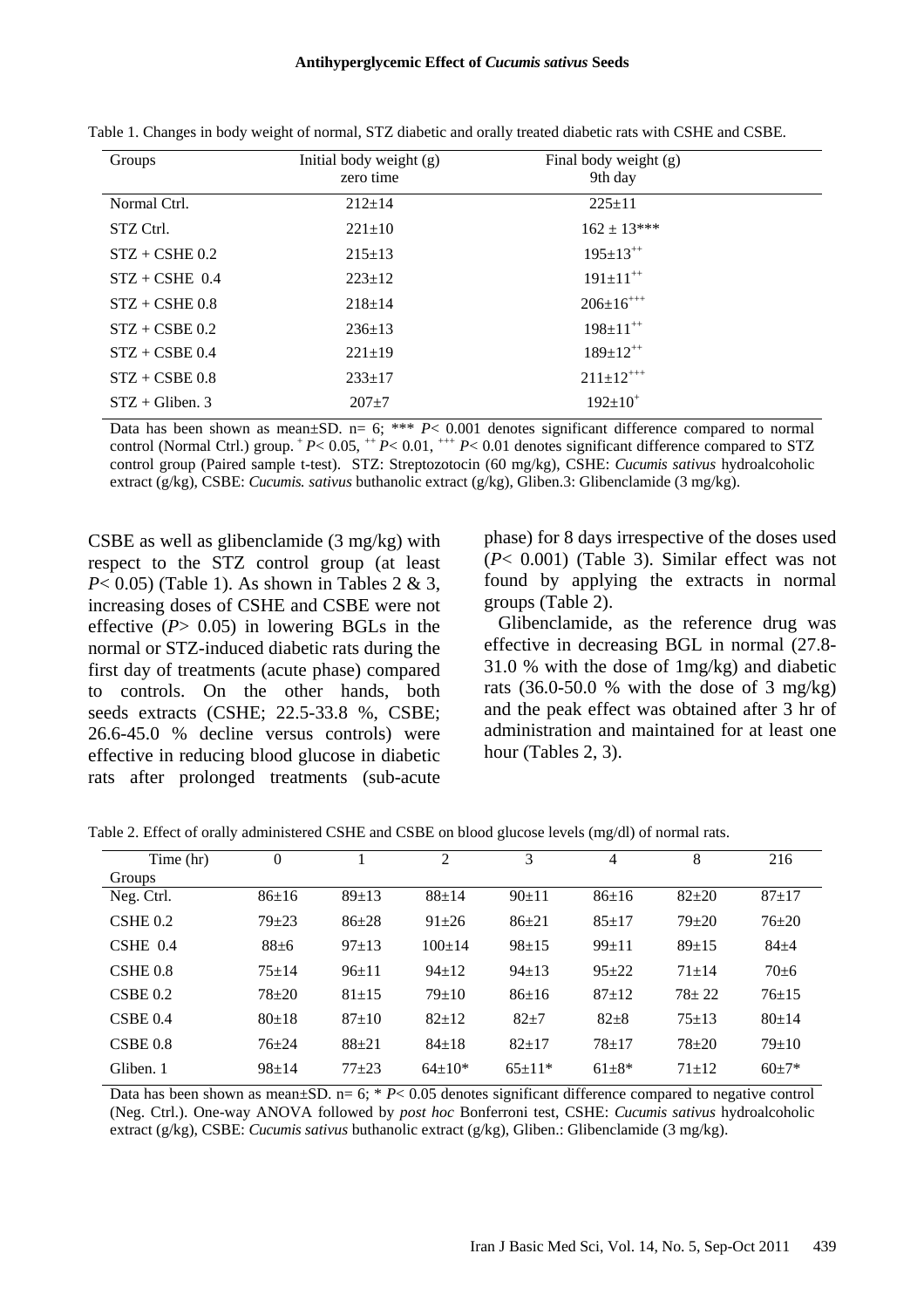|                     |                |              |                |              | ັ          |              |                  |
|---------------------|----------------|--------------|----------------|--------------|------------|--------------|------------------|
| Time (hr)           | $\overline{0}$ |              | $\overline{2}$ | 3            | 4          | 8            | 216              |
| Groups              |                |              |                |              |            |              |                  |
|                     |                |              |                |              |            |              |                  |
| Neg. Ctrl.          | $321 \pm 33$   | $326 \pm 30$ | $325 \pm 32$   | $323 \pm 31$ | $319 + 28$ | $318 + 27$   | $320+29$         |
| $CSHE$ 0.2          | $319 + 54$     | $330+55$     | $339 + 49$     | $336+78$     | $336+49$   | $323+61$     | $248+38**$       |
| CSHE <sub>0.4</sub> | $301 + 85$     | $320+83$     | $320+99$       | $306 + 48$   | $305 + 88$ | $307 + 69$   | 234±28***        |
| $CSHE$ 0.8          | $332+49$       | $349 + 54$   | $339 + 57$     | $337+20$     | $335+46$   | $285+10$     | $212+22***$      |
| CSBE 0.2            | $289 + 25$     | $318 + 26$   | $307+22$       | $292 + 24$   | $297 + 35$ | $297+15$     | 235±29***        |
| CSBE 0.4            | $283+42$       | $305 + 31$   | $304 + 30$     | $293 + 46$   | $285 + 44$ | $274 + 43$   | $178 \pm 29$ *** |
| CSBE 0.8            | $313 + 44$     | $328+45$     | $337+48$       | $320+54$     | $326 + 47$ | $305 + 44$   | $176 \pm 17$ *** |
| Gliben. 3           | $317+42$       | $248+42$     | $238 + 43$     | $207 + 46**$ | $216+45*$  | $221 \pm 50$ | $160 \pm 16$ *** |
|                     |                |              |                |              |            |              |                  |

Table 3. Effect of orally administered CSE and CSB on blood glucose levels (mg/dl) of STZ-induced diabetic rats.

Data has been shown as mean $\pm$ SD. n= 6; \* *P*< 0.05, \*\* *P*< 0.01, \*\*\* *P*< 0.001 denote significant difference compared to negative control (Neg. Ctrl.). One-way ANOVA followed by *post hoc* Bonferroni test,CSHE: *Cucumis sativus* hydroalcoholic extract (g/kg), CSBE: *Cucumis sativus* buthanolic extract (g/kg), Gliben.: Glibenclamide (3 mg/kg).

# **Discussion**

*C. sativus* seed has been found as a suitable functional food for medical purposes such as diabetes, hyperlipidemia, hypertension (as diuretic), gall bladder stones, constipation and dyspepsia in Asian Traditional Medicine (7, 16-18). In our study, saponin and steroid rich fraction (buthanolic extract) was used in addition to hydroalcoholic total extract to ascertain the active more non-polar ingredients be involved in pharmacologic actions. Regarding to the results, it was found that none of the fractions were effective to cause hypoglycemia in normal groups even after prolonged treatment during sub-acute phase of the study *i.e.* there was no sulfonylurea (*e.g.* glibenclamide) like effects detectable. Our findings are in accordance with Chandrasekar *et al* who investigated blood glucose lowering potential of eight plants of Cucurbitacea family including *C. sativus* fruit extract (20). They revealed that applied fruit ethanolic extract failed to lower blood sugar or to depress the peak value after glucose load intake when administered as a single oral dose of 250 mg/kg to normal and hyperglycemic rats. On the contrary, in our study, aqueous fruit extract of *C. trigouns* Roxb. was able to increase serum insulin level and to decrease the BGL of normal and STZ-induced diabetic rats (25). It had also some beneficial effects in improving the lipid profile of STZ-induced diabetic rats. On the other hand; our results showed that both applied extracts were effective in lowering blood glucose in diabetic animals during the sub-acute phase of the study while there was no significant effect during the first day of the treatment. It was also true for controlling the body weight loss in groups treated with different doses of used extracts which confirmed the anti-diabetic properties of the test extracts at the end of treatment course. Moreover, our findings indicated that the extracts efficacy during subacute period of treatment was not dependent on doses used. As a mechanism of action for *C. sativus* seeds in diabetic condition, biguanides like effects (euglycemic action) are supposed (26). Biguanides (*e.g.* metformin) have limited efficacy to lower hyperglycemia and exert their effects by decreasing carbohydrate absorption from the intestine, hepatic gluconeogenesis and glucagon secretion from the pancreas. Increased glycolysis and peripheral sensitivity to insulin are other mechanisms might be accounted for glucose lowering effects of agents with some similarities to biguanides (27). However, measuring the blood insulin and glucagon concentrations in treated rats helps to elucidate more accurately the involved mechanisms. In accordance with our findings; aqueous extract of *Mamordica charantina* L. did not affect the BGLs in normal mice so the investigators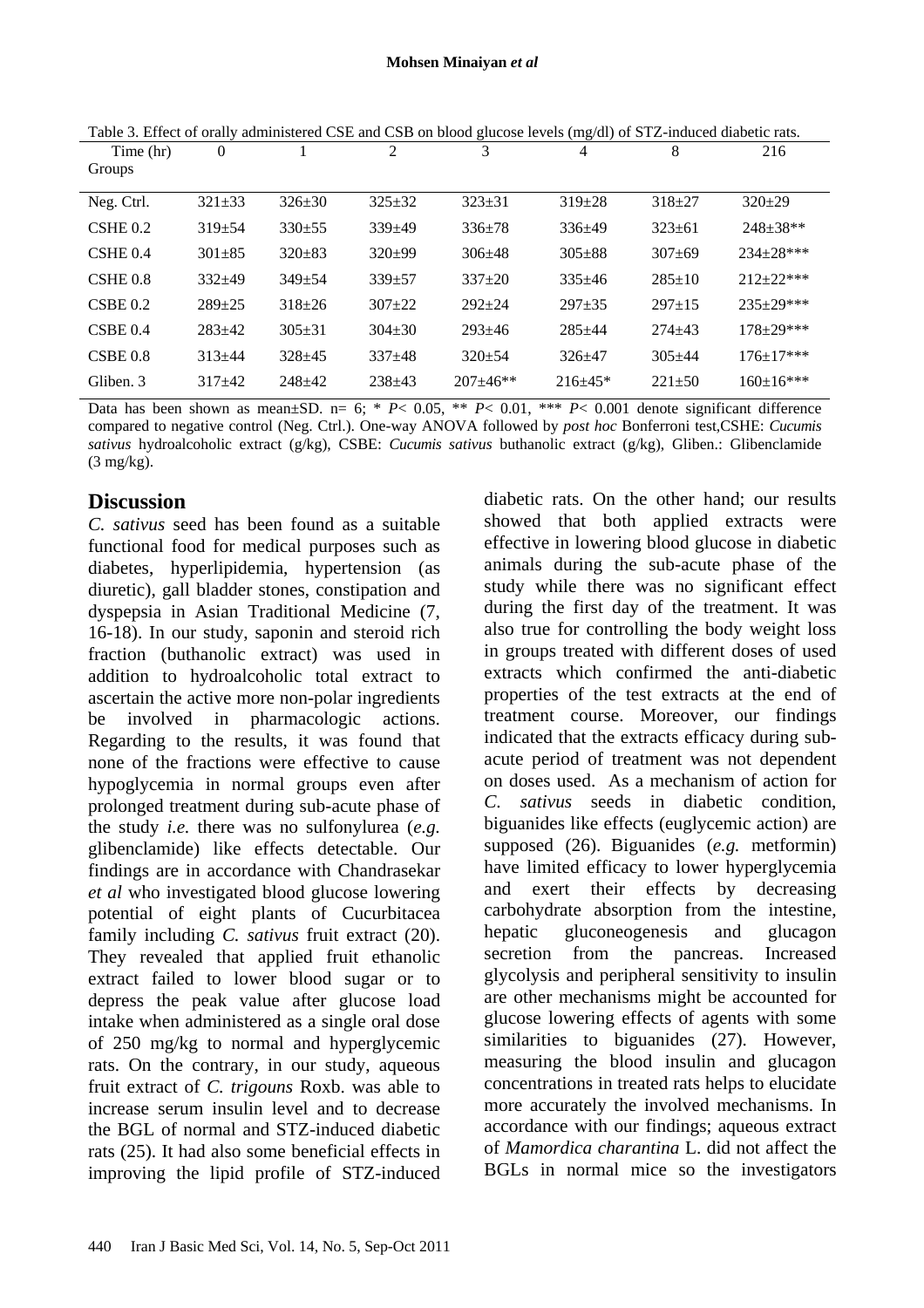concluded that action was derived at least in part, from a decrease in peripheral insulin resistance (12). Based on our findings, it can not be assumed that the active components like saponins, flavons and tannins etc. (7, 14, 15) with blood glucose lowering properties were concentrated in buthanolic extract because there was no superiority for this fraction compared with total extract fraction. On the other hand, longer time of administration during sub-acute phase was probably enough to accentuate the delayed mechanisms exerted by two plant seeds fractions. It can be assumed that performing the study during sub-acute period provides a condition in which probable delayed and prolonged pharmacological actions including those related to active metabolites and/or metabolic mechanisms of actions of candidate drug can be revealed. This can support the notion that the metabolic time-consuming mechanisms are mediated by euglycemic agents (26). Further basic and clinical studies are warranted to clarify the

involved mechanisms and to indentify the indications for this functional food in metabolic disorders.

#### **Conclusion**

We suggest that *C. sativus* seeds extracts (hydroalcoholic and buthanolic) have some beneficial effects in diabetes control probably through a mechanism similar to euglycemic agents. This claim demands further research to isolate the principal active compounds. The present study was a preliminary investigation and more studies are strongly recommended to clarify the mechanisms involved and the exact role of this herbal medicine in control of metabolic disorders.

## **Acknowledgment**

This work was supported by the Research Council of Isfahan University of Medical Sciences, Isfahan, Iran (research project No. 385098).

### **References**

- 1. Zimmet P, Alberti KG, Shaw J. Global and social implications of the diabetes epidemic. Nature 2001; 414:782-787.
- 2. Wild S, Roglic G, Green A, Sicree R, King H. Global prevalence of diabetes: estimates for the year 2000 and projections for 2030. Diabetes Care 2004; 27:1047-1053.
- 3. Esteghamati A, Gouya MM, Abbasi M, Delavari A, Alikhani S, Alaedini F, *et al.* Prevalence of diabetes and impaired fasting glucose in the adult population of Iran: National survey of risk factors for non-communicable diseases of Iran. Diabetes Care 2008; 31:96-98.
- 4. Rang HP, Dale MM, Ritter JM, Moore PK. Pharmacology.5th ed.London: Churchill Livingstone; 2003. 386-387.
- 5. Khan A, Safdar M. Role of diet, nutrients, spices and natural products in diabetes mellitus. Pakistan J Nutr? 2003; 2:1-12.
- 6. Narendhirakannan RT, Subramanian S, Kandaswamy M. Biochemical evaluation of antidiabetic properties of some commonly used Indian plants on streptozotocin-induced diabetes in experimental rats. Clin Exp Pharmacol Physiol 2006; 33:1150-1157.
- 7. Trease GE, Evans WC. Trease and evans pharmacognosy. 15th ed. London: WB Saunders; 2002. p. 419, 420, 469,473.
- 8. Ghassemi-Dehkordi N, Moattar F, Mohagheghzadeh AA. General methods in pharmacognosy. In Iranian herbal pharmacopea scientific committee, editors. Iranian herbal pharmacopeae. 1st ed. Tehran: Iranian Minstry of Health Publications; 2002. p. 25.
- 9. Xia T, Wang Q. Antihyperglycemic effect of *Cucurbita ficifolia* fruit extract in streptozotocin-induced diabetic rats. Fitoterapia 2006; 77:530-533.
- 10. Acosta-Patino JL, Jimenese-Balderas E, Juarez-Oropeza MA, Diaz-Zagoya JC. Hypoglycemic action of *Cucurbita ficifolia* on Type 2 diabetic patients with moderately high blood glucose levels. J Ethnopharmacol 2001; 77:99-101.
- 11. Chen Q, Chan LL, Li ET. Bitter melon *(Momordica charantia)* reduces adiposity, lowers serum insulin and normalizes glucose tolerance in rats fed a high fat diet. J Nutr 2003; 133:1088-1093.
- 12. Miura T, Itoh C, Iwamoto N, Kato M, Kawai M, Park SR, *et al.* Hypoglycemic activity of the fruit of the *Mamordica charantia* in type 2 diabetic mice. J Nutr Sci Vitaminol 2001; 47:340-344.